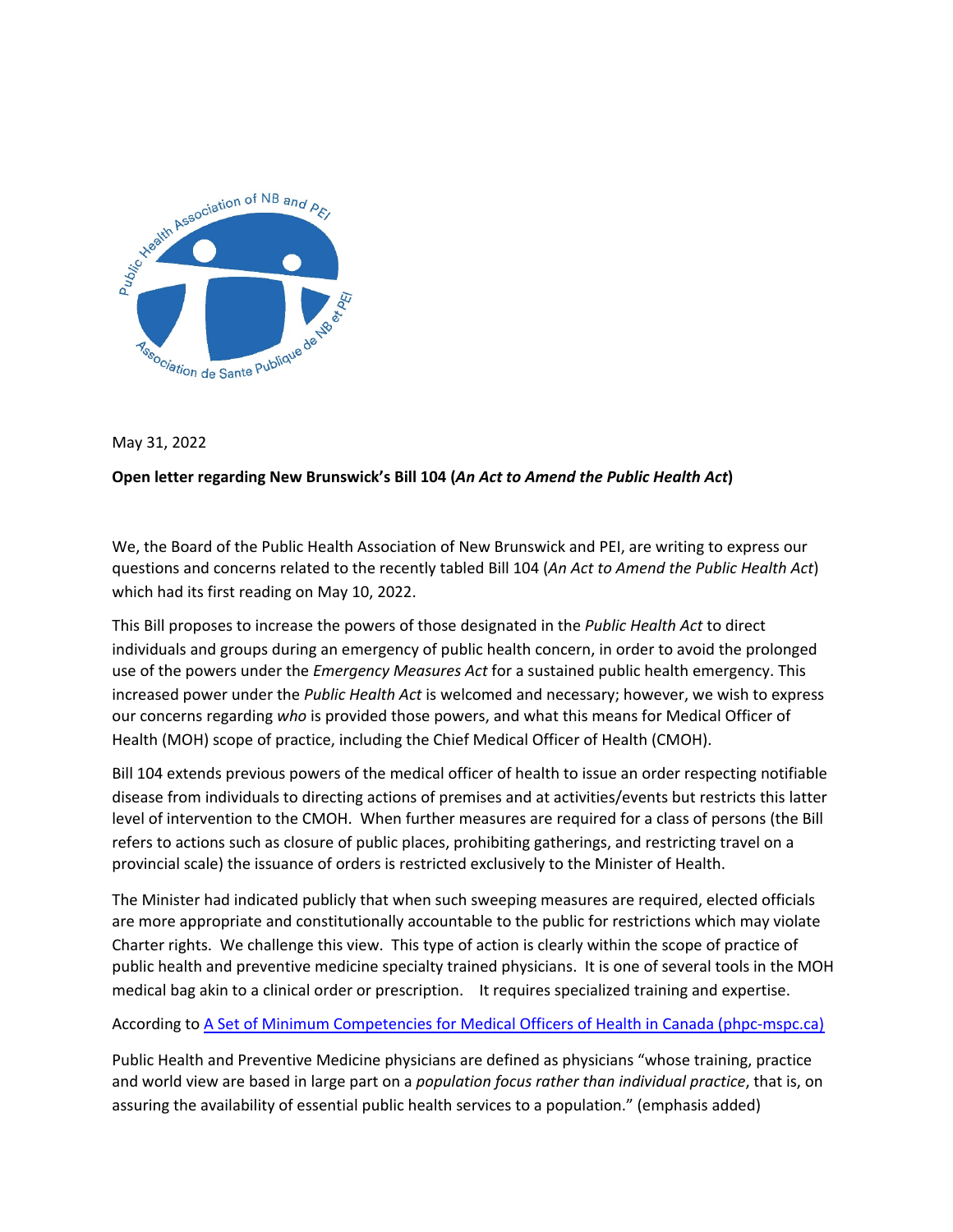They then go on to point out that

- Public health physicians must often make decisions, despite unsettling and irresolvable uncertainties when there is a demand for action in the presence of insufficient or conflicting data when there can be life or death implications.
- Physicians are often a trusted and effective voice to address health problems occurring in the community. The public finds them to be credible experts with the most comprehensive backgrounds in health and disease prevention.
- A physician's leadership role is vital in times of emergency when there is an urgent need to explain risks, contend with fear, and galvanize groups to contend with the emergency.

"It is this combination of a deep understanding of human health and illness, with advanced problem analysis and solving abilities, blended with public health knowledge and skills, that enables public health physicians to integrate multiple sources of information and *make and be accountable for the necessary decisions to promote and protect the public.*" (emphasis added)

In addition, MOHs are comprehensively trained in public health ethical principles such as least restrictive means, proportionality, reciprocity, and equity\*. One of the core frameworks embedded in public health and preventative medicine training and practice is active consideration of the determinants of health, which are defined as the broad range of personal, social, economic and environmental factors that determine individual and population health\*\*. Therefore, any decision made related to protecting the health of the public by a public health physician takes these broader multidimensional factors into account. 

Also of concern is that, although the Minister has publicly stated that the CMOH would be involved in decisions related to the issuing of an order by the Minister, there is nothing in the wording of Bill 104 that formalizes this, it simply states that "the Minister may make an order if the Minister has reasonable grounds" and the order "may provide for any action that the Minister considers necessary to prevent, decrease or eliminate the risk to health". It is thus unclear how much weight would be given to the expert analysis and recommendations of the CMOH to control a notifiable disease versus others.

We would also like to point out that greater CMOH independence was recommended by the Expert Panel on SARS and Infectious Disease Control, headed by Dr. David Walker, and Justice Archie Campbell's interim report on the SARS crisis in 2003. At that time Health and Long-Term Care Minister George Smitherman stated "We will have an independent Chief Medical Officer of Health who can act quickly and speak freely on any public health issue without any political interference. The CMOH will be able to put the health and safety of Ontarians first and can speak to the people directly on any important public health issue." Ontario Newsroom

Thank you for considering this important issue.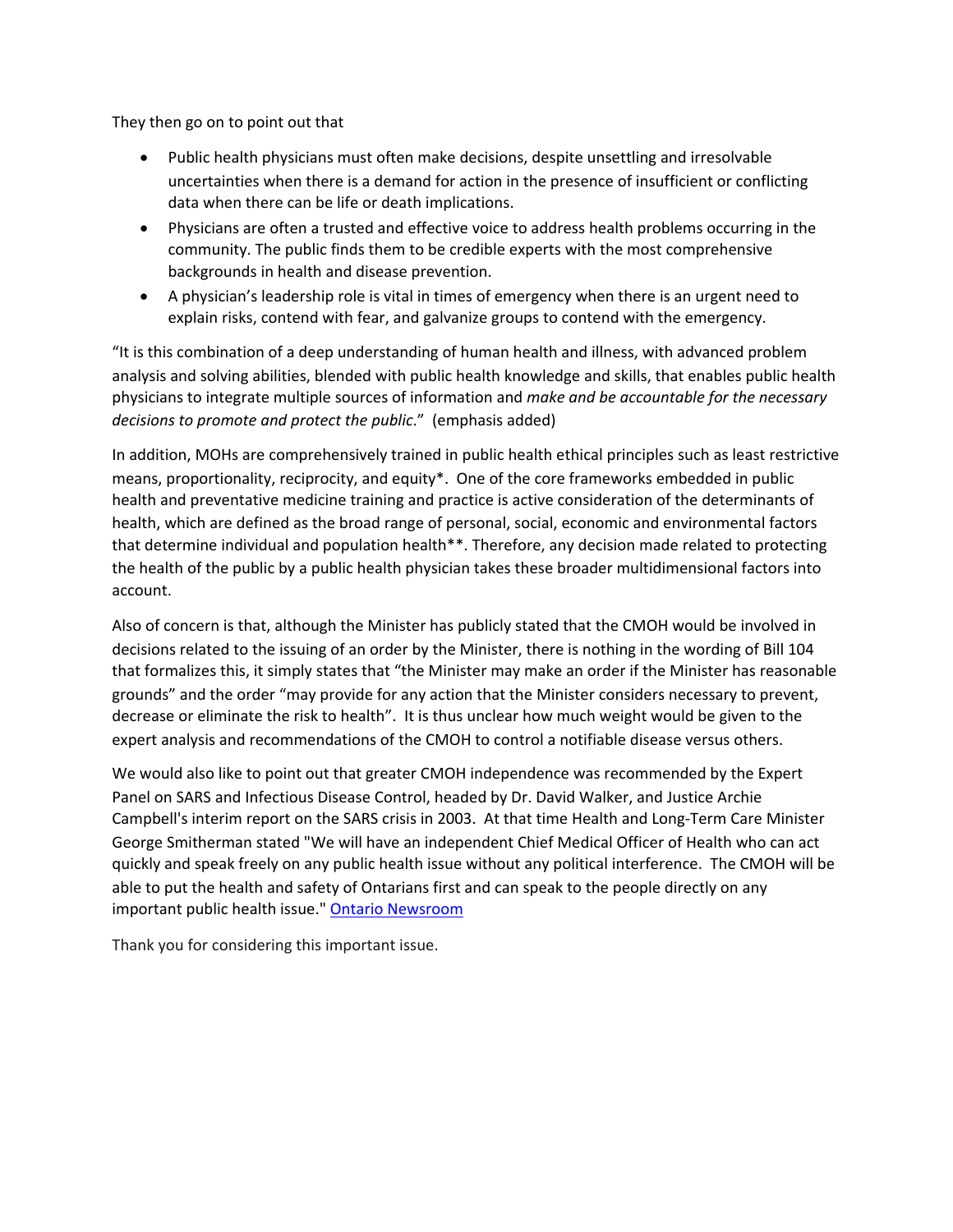# **Appendix:**

Please see the notes below on specific sections:

33.1 (1) states the CMOH can require the owner of an activity or event to take action in respect to notifiable disease in a health region (considered the geographic area that MOHs as a group have authority in per section 59). Why would this not be a power of all MOHs rather than just the CMOH? Section 33 and section 33.1 would need to align if they are both instituted. Under section 59, the CMOH would be considered a MOH where MOHs are granted the authority to act in any health region of the province.

33.2 (1) states that the Minister may make an order regarding a Group 1 notifiable disease in the province. Making orders under the current Public Heath Act is a MOH responsibility and akin to a medical act. If provincial in nature why would this role not then be the purview of the CMOH? There is no wording that explicitly states that the CMOH or any MOH needs to be consulted, recommend this action or otherwise be involved. Why would this not be an action taken by the CMOH, with the Minister being advised of any such action rather than the Minister being the one taking it?

33.2 (4) Actions like closing public places and restricting gatherings are disease control measures under MOH authority and well within their scope of practice, which according to section 59 are people who are "duly qualified medical practitioners". However, Bill 104, 33.2(4) allows the Minister the same authority. 

35.1 (why would this not be under section 36, 35 is Effect of order and 36 is Order to detain) under which the Minister can decide to detain an individual with a Group 1 notifiable disease - the concept of location of detention not being a hospital facility (36 (2)) is necessary given not all detainments will require hospital level treatment, but why is this the role of the Minister? Previously everything in sections 36 and 41/42 refers to the powers of the MOH and these measures would typically be individual in scope.

61.2 General authority of MOHs – when does this section get used, it was added with the 2018 amendments to increase ability for MOHs to protect the public from notifiable diseases – "a MOH may take any reasonable action that is necessary to protect the health and well being of the population of  $NB''$  – if the proposed specificity is added through other sections it will need to be clear when this section is used. Of note, in this section the MOH is obligated to advise the Minister of any action taken under this subsection.

# **\*Examples of Public Health ethical principles**

Least restrictive means - Intrusion into people's lives should be the minimum possible, while the policy aim can still be achieved

Proportionality- Any public health intervention should be proportionate to the threat faced, and that measures taken should not exceed those necessary to address the actual risk. This includes demonstrating that the intervention should be effective in achieving the desired aim. In making judgements of proportionality, stronger actions require stronger evidence, and in the absence of evidence, interventions should include an evidence-gathering mechanism.